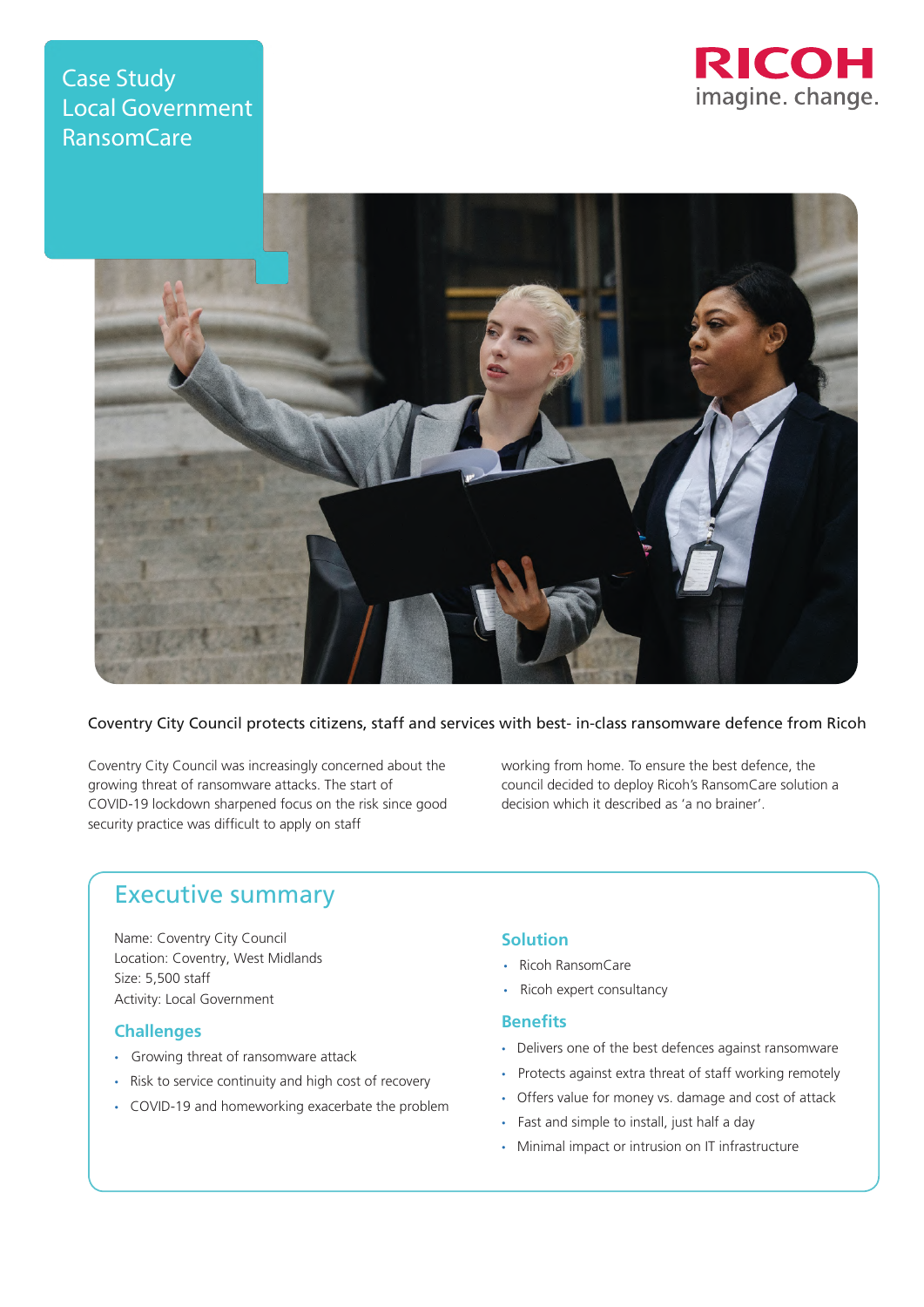# **Challenges**

Coventry City Council is a unitary authority responsible for providing local government services to 360,000 people in the city. It is nominated as the UK City of Culture for 2021. The council has implemented a digital transformation programme to improve the operation and delivery of services to the community. It is aiming to develop a more agile workforce with innovative technologies like Microsoft Office 365, communication and collaboration tools and giving all staff mobile technology.

Part of that digital strategy is a robust cyber security regime with several technologies in place to ensure citizens, council staff and the services that the council provides are protected. As a result of this layered approach to IT security, council systems are very well protected against known or unknown threats.

But like many other organisations and businesses, Coventry CC has become increasingly concerned about ransomware. This is malicious software, which financially motivated criminals use to attack data.

Once in an organisation's system, ransomware encrypts files so they cannot be accessed. It changes file extensions rather than names, so it is difficult to find corrupted files. Ransomware can infect up to 7,000 files every minute. Criminals then demand payment effectively holding business-critical data and information hostage.

The impact of ransomware was highlighted when another UK local authority was attacked in late February and took two months to recover its data and restore services. An international business hit by ransomware saw its share price plummet and restoration costing millions of pounds. The other issue that spurred Coventry CC into action was the COVID-19 pandemic and the increased vulnerability from the high number of staff working at home.



"The traditional defence against cyberattack is end-point technology like firewalls, antivirus software and network penetration based on prevention rather than focusing on an actual outbreak of encryption. It focuses on stopping anything getting on to your network. But what happens if something does get in? That's the real danger of ransomware. The only way to stop it is a physical lock down. But by the time you do that a lot of damage has been done," says Gary Griffiths, ICT Engagement Lead, Coventry City Council. "The big issue is the time and cost to restore services and it's a growing problem."

Coventry CC discussed the issue with Ricoh, now one of the council's leading strategic partners. In response to the threat, Ricoh has developed a solution to help organisations defend themselves against ransomware. Griffiths says, "In our due diligence research and competitive evaluation of the Ricoh solution we found that there was nothing else like it on the market that delivered such an effective last line of defence. So, it wasn't a difficult decision to choose the Ricoh solution."

## **Solution**

Coventry CC has installed Ricoh's RansomCare solution powered by BullWall ransomware software with support services from Ricoh's Cyber Security Practice. RansomCare is an agentless application that is installed on a virtual server in the council's central IT system instead of every endpoint. It monitors, in real-time, data across the entire enterprise. It can spot a ransomware attack - usually via a laptop or desktop anywhere across the entire network even when it has managed to by-pass existing security systems. Instantly, RansomCare locks down the location and stops the ransomware from spreading.

A dashboard presents IT with a real-time picture of activity and fires an instant alert if there is an attack. The system automatically provides a detailed attack audit and report for analysis and GDPR-compliance.

The solution started by protecting the council's main data but is now being rolled out to other data such as onsite hosted SharePoint and Office 365 applications. Although not required by Coventry CC, RansomCare can also protect cloud data.

To support the council, the Ricoh service included five days of consultancy covering installation, monitoring and training which was all done remotely. The solution was evaluated, planned, tested and deployed in two months. Software installation was even quicker – just half a day. The BullWall software has been leased from Ricoh under a five-year support plan.

*continued overleaf*